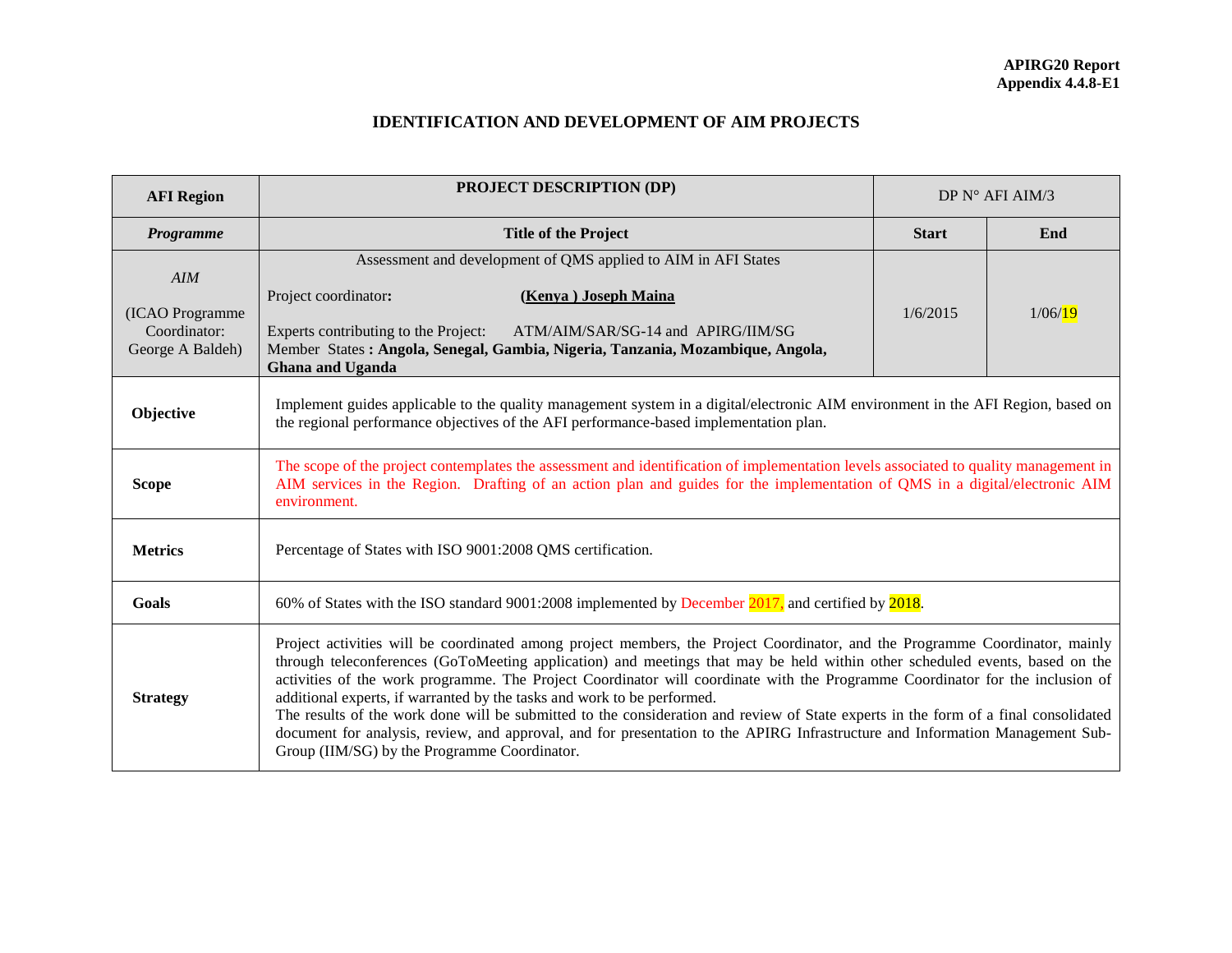| <b>Rationale</b>                                                                                                               | The quality management system in AIM services must provide users the required guarantee and assurance that the aeronautical<br>information/data distributed meets quality requirements in terms of accuracy, resolution and integrity. There needs to be a close<br>relationship with other projects in order to collect the operational requirements of the aforementioned applications and their respective<br>tentative dates of implementation. |                                                                                                                                                                                                                       |                                      |                         |                          |
|--------------------------------------------------------------------------------------------------------------------------------|-----------------------------------------------------------------------------------------------------------------------------------------------------------------------------------------------------------------------------------------------------------------------------------------------------------------------------------------------------------------------------------------------------------------------------------------------------|-----------------------------------------------------------------------------------------------------------------------------------------------------------------------------------------------------------------------|--------------------------------------|-------------------------|--------------------------|
| <b>Related</b><br>projects                                                                                                     |                                                                                                                                                                                                                                                                                                                                                                                                                                                     | This project is related to Projects AFI ANFR B0 30/DATM "Implementation of the provision of electronic terrain and obstacle data e-<br>TOD" and "Implementation of Aeronautical Information Exchange Systems (AIXM)". |                                      |                         |                          |
| Project<br>deliverables                                                                                                        | Relationship<br>with the<br>performance-<br><b>Responsible party</b><br>based regional<br>plan (PFF)                                                                                                                                                                                                                                                                                                                                                |                                                                                                                                                                                                                       | <b>Status of iple-</b><br>Mentation* | <b>Delivery</b><br>date | <b>Comments</b>          |
| Prepare surveys to<br>establish the levels<br>of compliance and<br>implementation of<br>AIM-QMS based on<br><b>ICAO</b> guides | PFF: AFI<br>AIM/3                                                                                                                                                                                                                                                                                                                                                                                                                                   | Kenya<br>States to fill the questionnaire so<br>that we may know the<br>implementation status of each state                                                                                                           |                                      | 31/12/18                | Delegate where necessary |
| Circulate surveys to<br>the States                                                                                             | PFF: AFI<br>AIM/3                                                                                                                                                                                                                                                                                                                                                                                                                                   | ICAO coordinator                                                                                                                                                                                                      |                                      | 31/12/18                |                          |
| Collect and tabulate<br>the information of<br>the States                                                                       | PFF: AFI<br>AIM/3                                                                                                                                                                                                                                                                                                                                                                                                                                   | <b>ICAO</b> coordinator                                                                                                                                                                                               |                                      | 31/12/18                |                          |
| Description of steps<br>for QMS<br>implementation.                                                                             | PFF: AFI<br>AIM/3                                                                                                                                                                                                                                                                                                                                                                                                                                   | Implementation is the middle stage<br>of the QMS process and<br>implementation can only be done<br>after completing preparation<br>and documentation stages                                                           |                                      | 31/12/18                |                          |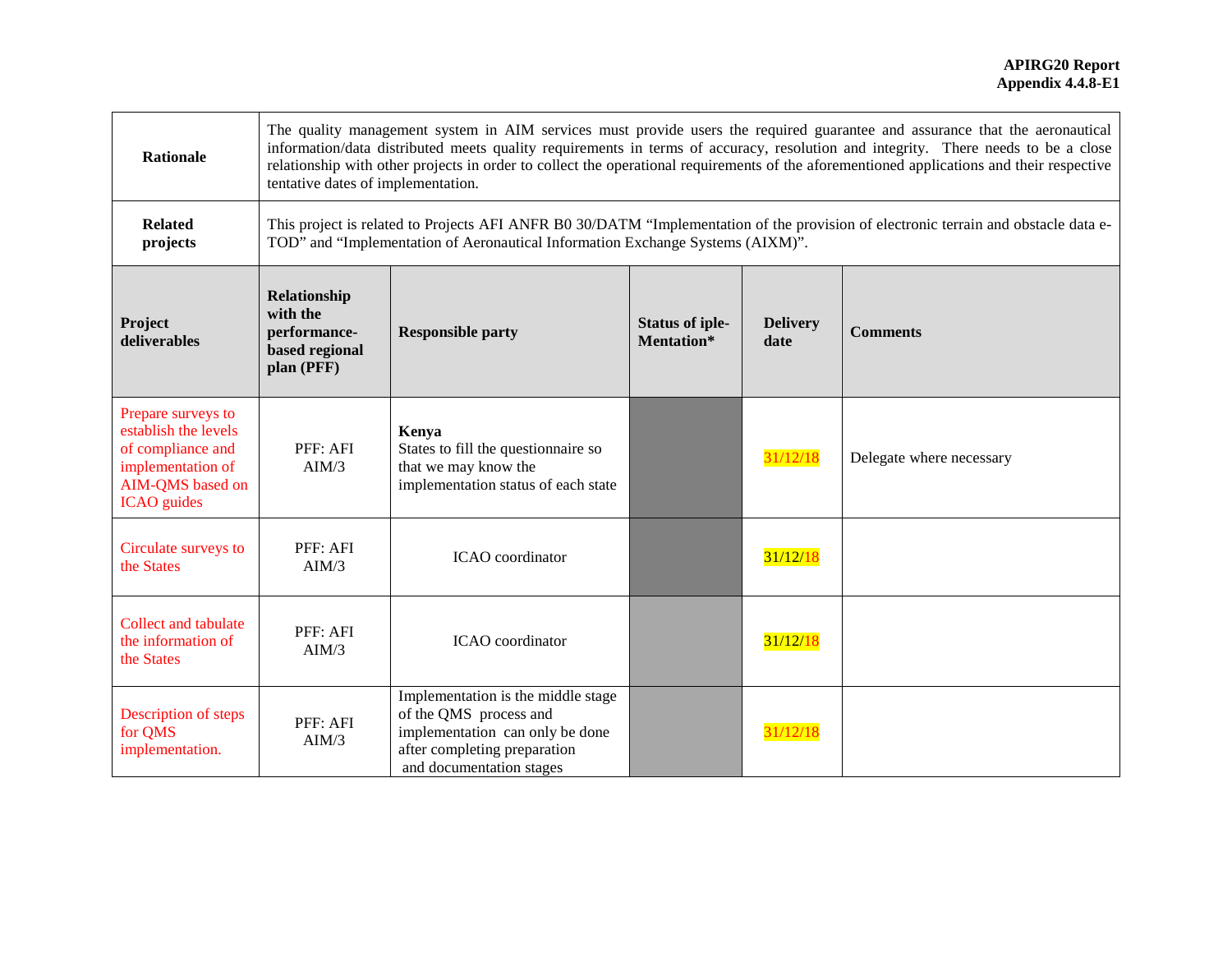| QMS self-<br>assessment<br>questionnaire                     | PFF: AFI<br>AIM/3 | After staff training on QMS a<br>questionnaire can be done to check<br>on the buy in by staff                                                                                                                                                                                                                                                                                                                                                                                    |  | 31/12/18 |  |
|--------------------------------------------------------------|-------------------|----------------------------------------------------------------------------------------------------------------------------------------------------------------------------------------------------------------------------------------------------------------------------------------------------------------------------------------------------------------------------------------------------------------------------------------------------------------------------------|--|----------|--|
| Template with QMS<br>PFF: AFI<br>assessment results<br>AIM/3 |                   | This can only be available after the<br>31/12/18<br>results of the questionnaire                                                                                                                                                                                                                                                                                                                                                                                                 |  |          |  |
| <b>QMS</b><br>PFF: AFI<br>implementation plan<br>AIM/3       |                   | 1 Start with Document control<br>2 Explain the requirements of ISO<br>to the staff<br>3 Assign staff members to write<br>work instructions<br>4 Document the main steps                                                                                                                                                                                                                                                                                                          |  | 31/12/18 |  |
| <b>QMS</b> procedures<br>and preventive<br>actions.          | PFF: AFI<br>AIM/3 | -these are actions taken<br>to stop it from happening, or to<br>stop it from becoming too<br>severe.<br>-adequate monitoring and<br>controls must be in place in the<br>quality system to ensure that<br>potential problems are<br>identified and eliminated before<br>they happen.<br>Can be done by: e.g.<br>• management review process<br>• Process / Performance<br>monitoring<br>• Analysis of warranty data and<br>customer feedback for trends<br>• Process analysis etc |  | 31/12/18 |  |
| PFF: AFI<br><b>QMS</b> internal audit<br>procedure.<br>AIM/3 |                   | • Define the audit programme<br>-Implement the audit<br>programme<br>-Review the audit programme<br>-Improve the audit programme<br>- Use trained Auditors<br>-Use the internal audit work                                                                                                                                                                                                                                                                                       |  | 31/12/18 |  |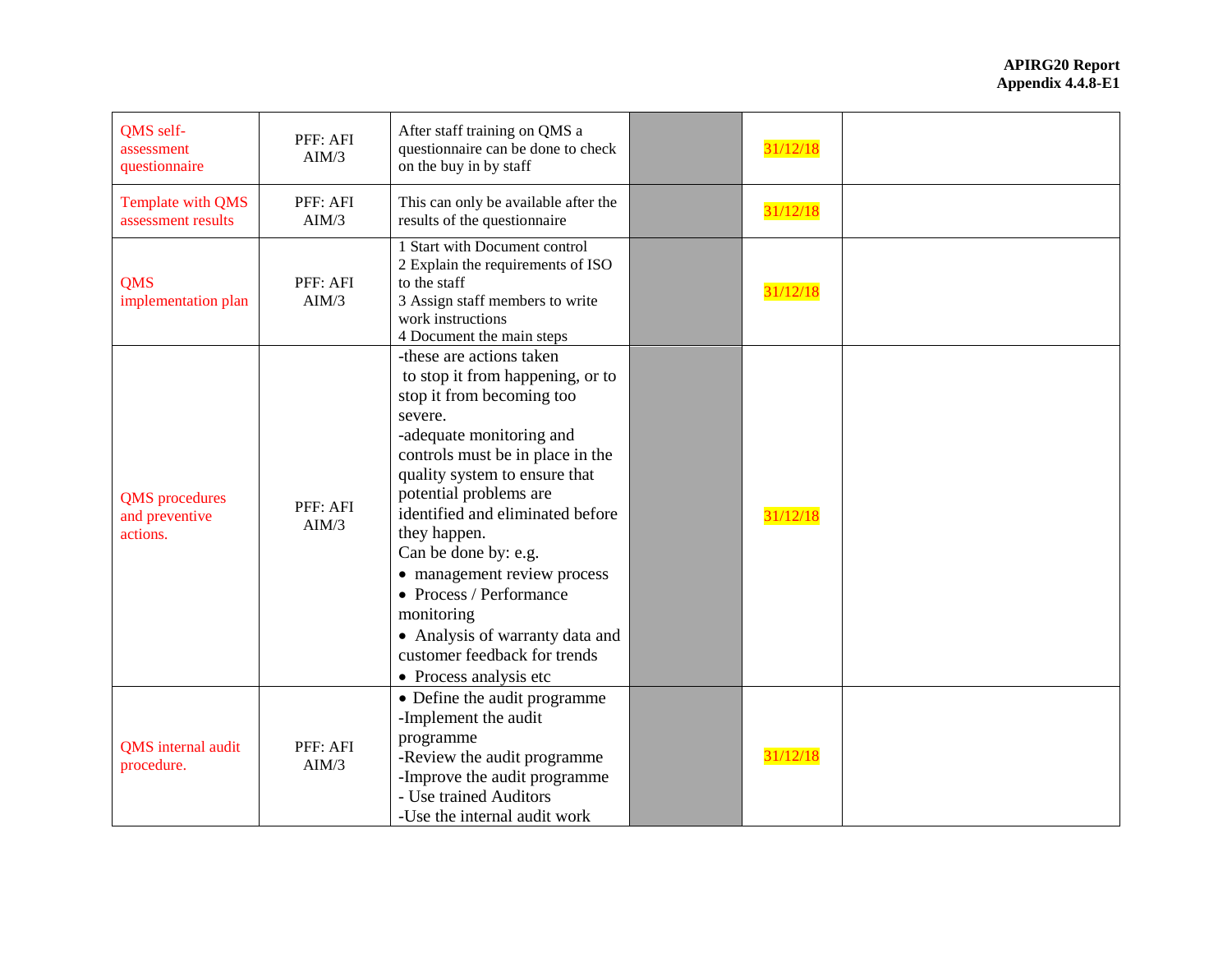|                                                                          |                   | instructions prepared by the<br>company                                                                                                                                                                                                                                                                                                   |          |  |
|--------------------------------------------------------------------------|-------------------|-------------------------------------------------------------------------------------------------------------------------------------------------------------------------------------------------------------------------------------------------------------------------------------------------------------------------------------------|----------|--|
| Procedure for<br>controlling AIS<br>service management<br>system records | PFF: AFI<br>AIM/3 | -a record is generated to state<br>results achieved or to provide<br>evidence of activities<br>performed.<br>-The procedure should be as<br>detailed in the ISO standard<br>para 4.2.4                                                                                                                                                    | 31/12/18 |  |
| Procedure for<br>drafting QMS<br>documents.                              | PFF: AFI<br>AIM/3 | This is the order<br>1 Quality Manual<br>2 QMS Procedures & Forms that<br>describe the QMS and specific<br>QMS processes applicable across<br>all departments / areas<br>3 Local work instructions, forms,<br>or other process specific<br>documentation applicable only to a<br>specific department / area process<br>Template available | 31/12/18 |  |
| Service control<br>$procedure - QMS$<br>non-conforming<br>products.      | PFF: AFI<br>AIM/3 | An ISO procedure document for<br>Control of non-conforming<br>products should be published. The<br>following should be clearly listed<br>in the document<br>1 Identification<br>2 Containment<br>3 Disposition Option<br>4 Eliminate<br>5 Authorize use<br>6 Preclude original use<br>7 Correct per Disposition<br>8 Corrective Action    | 31/12/18 |  |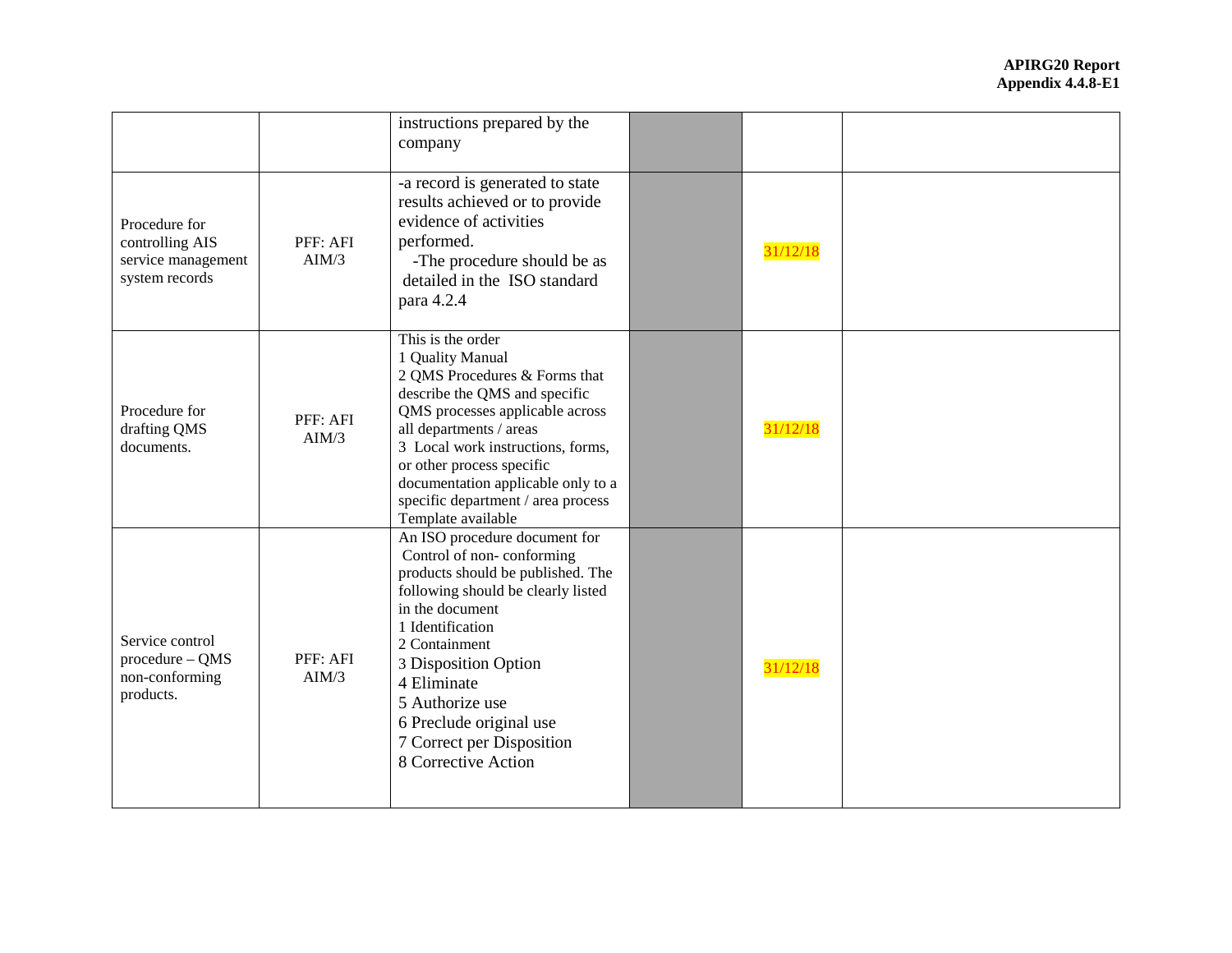| Procedures for<br>controlling the<br>documents of the<br>AIS service<br>management<br>system.                                   | PFF: AFI<br>AIM/3                                                                                                                                                                                                                                                                                                                                                                                                                                                                                                                                                                                     | -Preparation, Review and<br><b>Approval of Documents</b><br>-Formatting<br>-Documents revision Coding<br>and Status<br>-Receiving and distribution of<br><b>External Documents</b><br>-Outgoing documents<br>-Filling and storage<br>-Obsolete documents |  | 31/12/18 |  |
|---------------------------------------------------------------------------------------------------------------------------------|-------------------------------------------------------------------------------------------------------------------------------------------------------------------------------------------------------------------------------------------------------------------------------------------------------------------------------------------------------------------------------------------------------------------------------------------------------------------------------------------------------------------------------------------------------------------------------------------------------|----------------------------------------------------------------------------------------------------------------------------------------------------------------------------------------------------------------------------------------------------------|--|----------|--|
| SLA with service<br>providers to ensure<br>the quality of the<br>information and the<br>AIM data exchange.                      | Sample available MOU between<br>PFF: AFI<br>KCAA and KAA and a Quality<br>AIM/3<br>manual for AIS Kenya                                                                                                                                                                                                                                                                                                                                                                                                                                                                                               |                                                                                                                                                                                                                                                          |  | 31/12/18 |  |
| Collect certifications<br>and produce report<br>on the status of ISO<br>9001:2008<br>certifications in the<br><b>AFI</b> Region | PFF: AFI<br>AIM/3                                                                                                                                                                                                                                                                                                                                                                                                                                                                                                                                                                                     | <b>ICAO</b> Coordinator                                                                                                                                                                                                                                  |  | 31/12/18 |  |
| <b>Resources required</b>                                                                                                       | Designation of experts in the execution of some of the deliverables. More commitment by States to support the designated coordinators<br>and experts.<br>Funds to conduct the meetings, missions and to translate reports, regional guides and manuals. Likewise, participants must be given<br>facilities to participate in Go To Meetings.<br>Funds to conduct audit trials. States could cover the cost of trials by their lead auditors, since the experience obtained will contribute to<br>improve the system. Likewise, participants must be given facilities to participate in GoTo Meetings. |                                                                                                                                                                                                                                                          |  |          |  |
| <b>Rmks</b>                                                                                                                     | I find the table not exhaustive enough. The table would have documented the certification process and requirements<br>1 To prepare for QMS the following documents need to be prepared<br><b>Quality Manual</b><br>a)<br><b>Quality Policy</b><br>b)<br>Control of documents<br>$\mathbf{c}$ )<br>Control of records<br>d)<br>Control of non performing products/services<br>e)<br>Continual improvement<br>f<br>Management review and internal audit<br>$\mathbf{g}$ )                                                                                                                               |                                                                                                                                                                                                                                                          |  |          |  |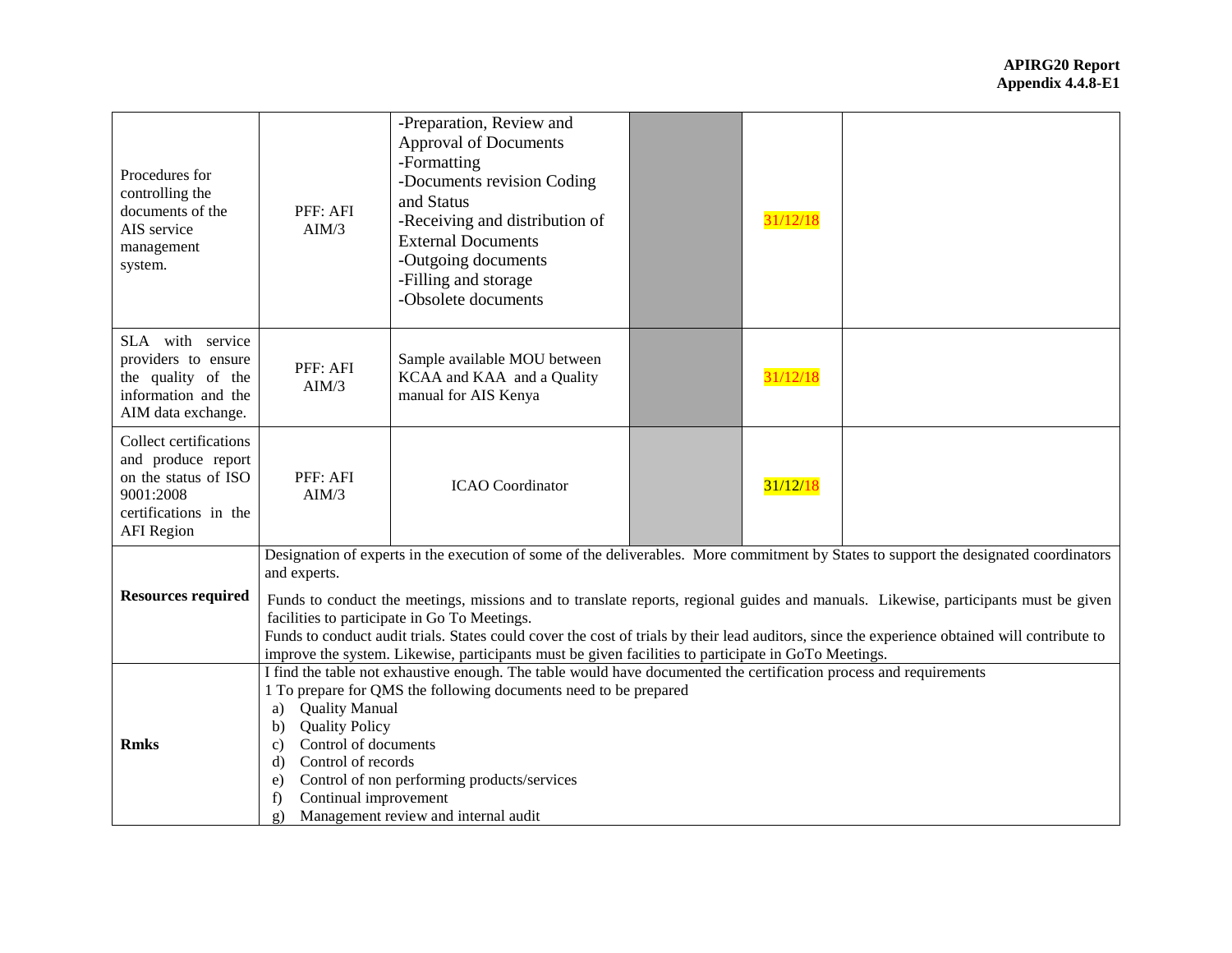| A management representative must be appointed to drive the process<br>h)                                                       |
|--------------------------------------------------------------------------------------------------------------------------------|
| 2 Training should be done to both staff and management                                                                         |
| 3 train internal auf An internal auditors                                                                                      |
| 4 Carry out an internal audit                                                                                                  |
| 5 Carry out corrective action on any findings                                                                                  |
| 6 Invite an external auditor for certification (This one has its own process)                                                  |
| 7 There is no item on ISO maintenance                                                                                          |
|                                                                                                                                |
| Remarks by Project Coordinator:                                                                                                |
| Am Unable to change the Dates, these will have to be agreed upon by members the reason being states are at different stages of |
| implementation which means the time lines will vary from state to state                                                        |
| Remarks by ICAO Programme Coordinator:                                                                                         |
| I have taken the initiative to change the Delivery Date to 31/12/18                                                            |
|                                                                                                                                |

| $*Grev$ | Task not started |
|---------|------------------|
|---------|------------------|

- *Green Activity underway as scheduled*
- *Yellow Activity started with some delay but expected to be completed on time*
- *Red It has not been possible to implement this activity as scheduled; mitigating measures are required*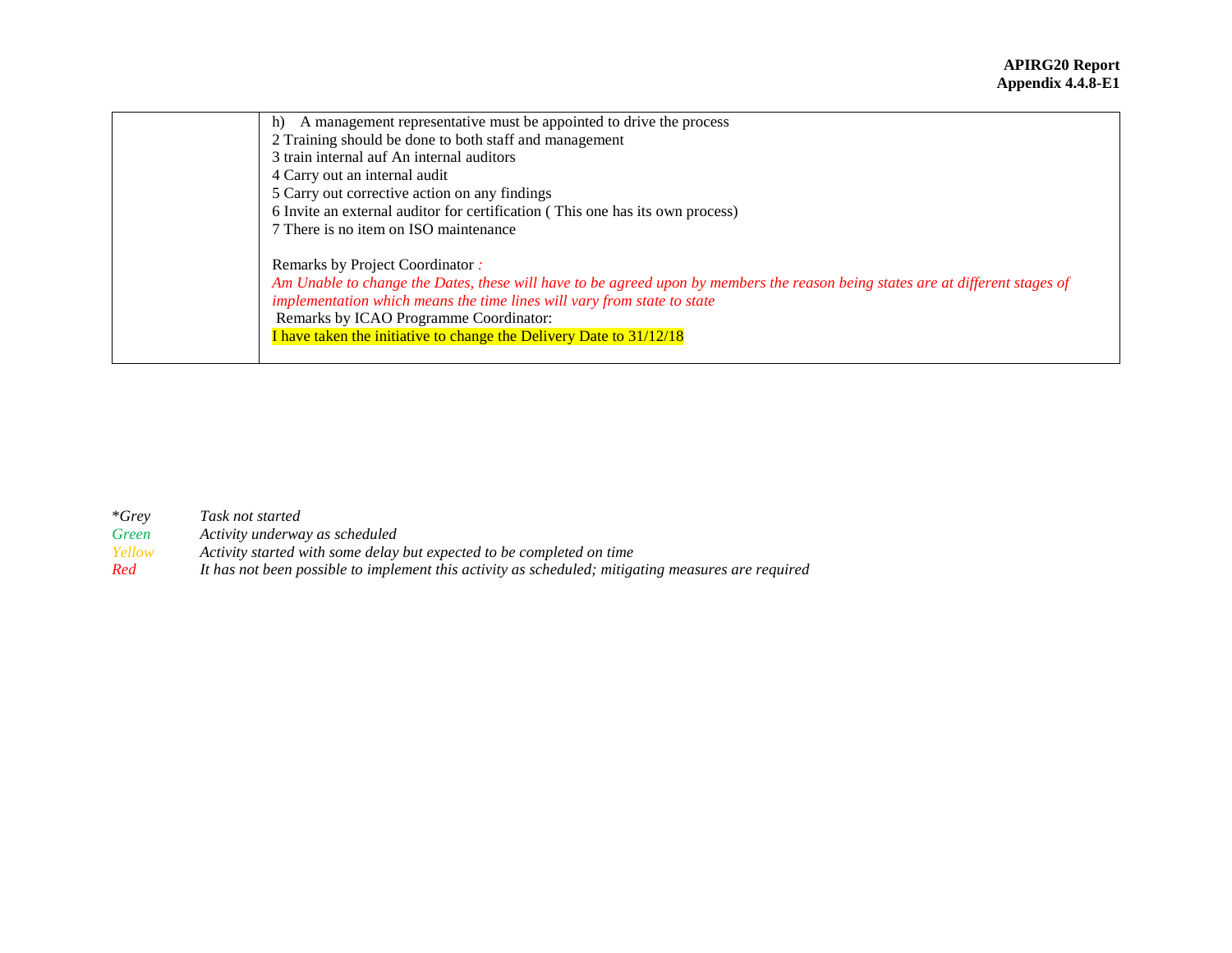## **AFI QMS PROJECT MEMBERS**

| $N^{\circ}$             | <b>NAME</b>                  | <b>STATE</b>      | <b>EMAIL</b>                             |
|-------------------------|------------------------------|-------------------|------------------------------------------|
| $\mathbf{1}$            | Carlos Lubque                | <b>ANGOLA</b>     |                                          |
| $\overline{2}$          | Fidelia Kwei-Kumah           | <b>GHANA</b>      | fkumah@gcaa.com.gh                       |
| $\mathbf{3}$            | Joy Anyaegbunam              | <b>NIGERIA</b>    | anyaegbunamjoy@gmail.                    |
| $\overline{\mathbf{4}}$ | Wilfred Mwaituka             | <b>TANZANIA</b>   | wmwaituka@tcaa.go.tz                     |
| 5                       | Joseph K. MAINA              | <b>KENYA</b>      | jkmaina@kcaa.or.ke                       |
| $6\phantom{1}$          | Rogers Wanzunulia            | <b>UGANDA</b>     |                                          |
| $\overline{7}$          | .Leonardo Semende,           | <b>MOZAMBIQUE</b> | Celia.balate@iacom.gov.mz                |
| 8.                      | <b>JAMES COLE</b>            | <b>GAMBIA</b>     | jcole@gcaa.aero                          |
| 9.                      | <b>Aubert Mesmim Gbenafa</b> | <b>ASECNA</b>     | gbnafaaub@asecna.org,                    |
| 10.                     | Ali Sarr                     | <b>ASECNA</b>     | alisarr2000@yahoo.fr; sarrli@asecna.org, |
| 11                      | <b>Assane Bousso</b>         | <b>ASECNA</b>     | abousso2006@hotmail.com.                 |
| 12                      | <b>IATA</b>                  |                   |                                          |

South Africa ASECNA In All Projects